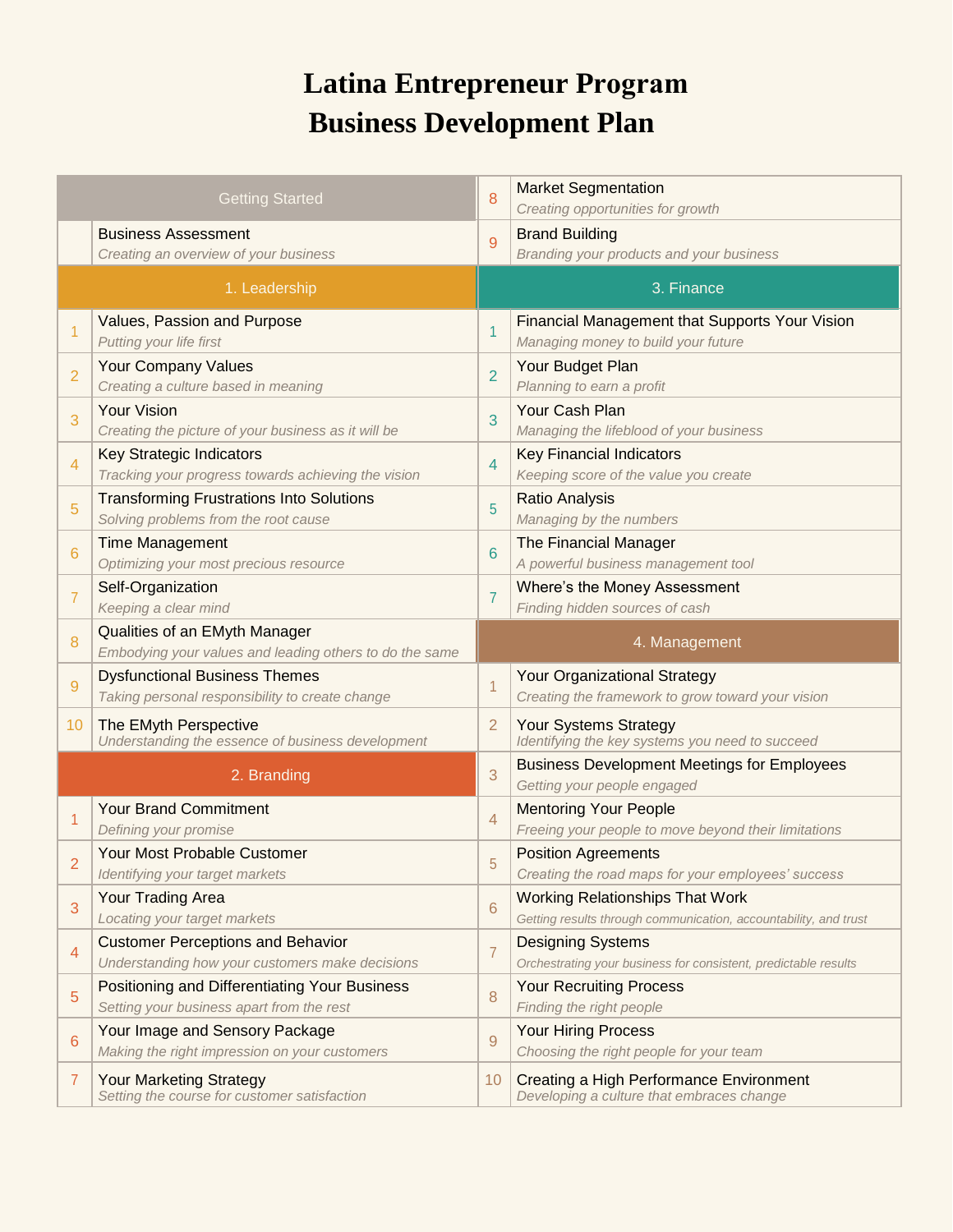| 5. Delivery              |                                                                                                          |  |  |  |  |  |  |  |  |
|--------------------------|----------------------------------------------------------------------------------------------------------|--|--|--|--|--|--|--|--|
| $\overline{1}$           | Your Product Strategy and Design<br>Creating the product concept that will delight your consumers        |  |  |  |  |  |  |  |  |
| $\overline{2}$           | <b>Your Delivery Process</b><br>Getting your product into your customers' hands                          |  |  |  |  |  |  |  |  |
| 3                        | <b>Your Customer Service Process</b><br>Going the extra mile                                             |  |  |  |  |  |  |  |  |
| $\overline{4}$           | <b>Quality Management</b><br>Doing what you do with excellence                                           |  |  |  |  |  |  |  |  |
| 5                        | <b>Exceeding Your Customer's Expectations</b><br>Creating a powerful customer experience                 |  |  |  |  |  |  |  |  |
| 6. Sales                 |                                                                                                          |  |  |  |  |  |  |  |  |
| $\overline{1}$           | <b>Your Sales Process</b><br>Giving your customers the opportunity to say "Yes"                          |  |  |  |  |  |  |  |  |
| $\overline{2}$           | <b>Effective Sales Presentations</b><br>Tailoring your presentations to your customers' needs            |  |  |  |  |  |  |  |  |
| 3                        | <b>Your Client Reconversion Process</b><br>Making the most of your best market - your existing customers |  |  |  |  |  |  |  |  |
| $\overline{\mathcal{A}}$ | <b>Your Referral Process</b><br>Turning customers into advocates                                         |  |  |  |  |  |  |  |  |
| 7. Marketing             |                                                                                                          |  |  |  |  |  |  |  |  |
| 1                        | <b>Your Lead Generation Process</b><br>Attracting qualified leads                                        |  |  |  |  |  |  |  |  |
| $\overline{2}$           | <b>Lead Generation Channels</b><br>Reaching your target markets                                          |  |  |  |  |  |  |  |  |
| 3                        | <b>Lead Generation Messages</b><br>Creating the magnetic message                                         |  |  |  |  |  |  |  |  |
| $\overline{4}$           | Social Media<br>Participating in the online community                                                    |  |  |  |  |  |  |  |  |